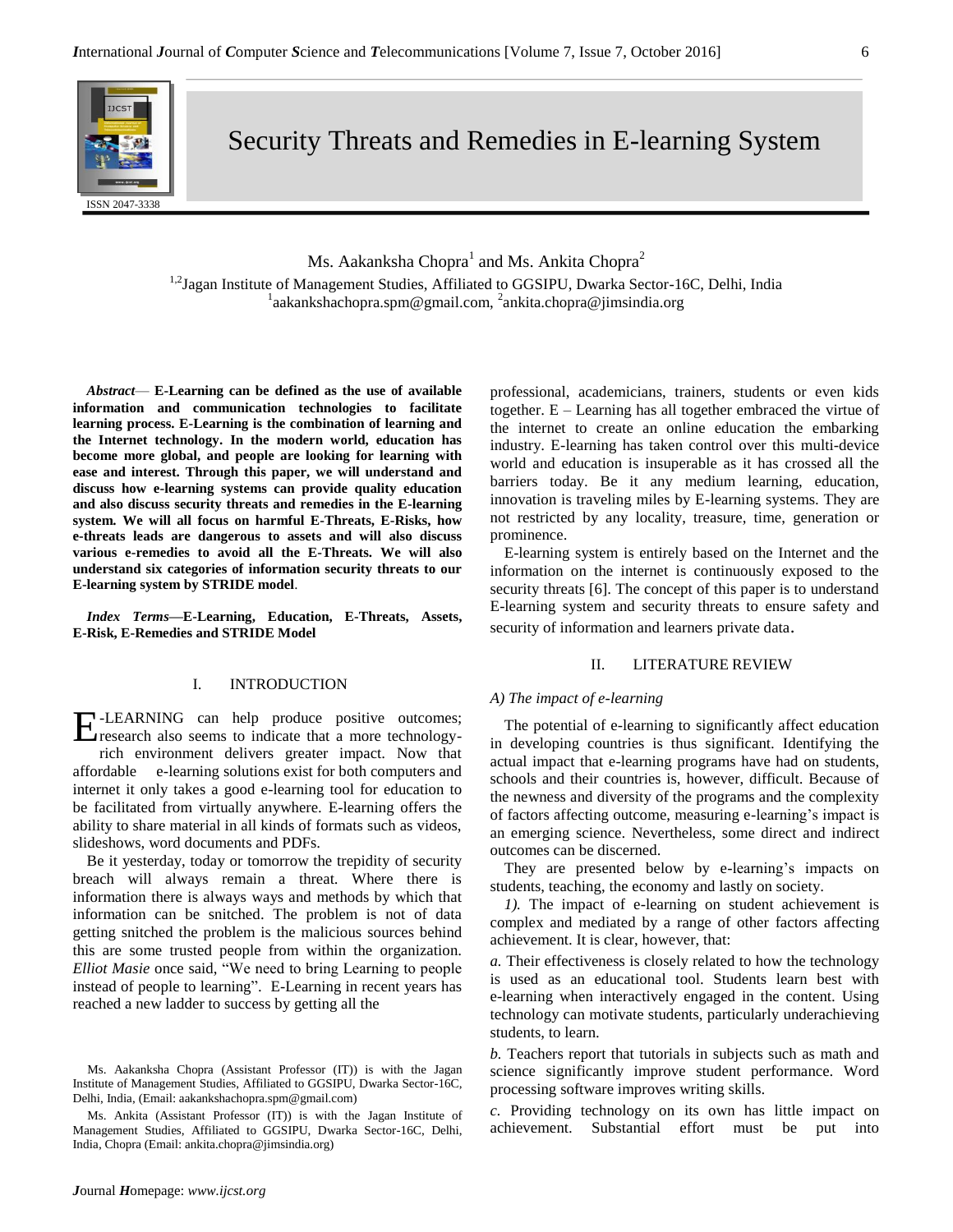infrastructure, teacher training, curriculum development, assessment reform, and formative evaluation.

*2).* The effect of e-learning on teachers and teaching parallels that of students. It includes:

*a.* The pedagogy often shifts from a teacher - centered classroom environment to a more learner - centered environment, allowing more effective use of technologies.

*b.* Teachers report that they gain confidence, self-esteem and renewed motivation in e-learning environments.

*c.* There are significant barriers to teachers in developing countries that need to be overcome including their lack of ICT skills and ICT-related pedagogical skills.

*3).* The economic impact of e-learning can be examined by first, identifying the impact of e-learning and improvements in education on the workforce and employment, and second, the effect of a high tech workforce on the national economy.

*a.* An improvement in education positively affects economic growth, both in terms of an increase in GDP and an increase in income for workers. This is clear in both developed and developing countries.

*b.* As technology and knowledge spillovers are the foundations of modern economic growth, it is important to ensure that the workforce has the skills to meet the need of these  $21<sup>st</sup>$  Century jobs.

*c.* The average increase in annual income for each additional year of schooling, especially secondary education, for an individual is 10%. The affect is stronger in developing countries than in developed countries.

*4).* The impact on society of e-learning programs is similarly difficult to separate out from the multitude of other factors affecting society. The potential impacts of elearning— providing underserved-groups access to quality education, for example, can be important. What is known about the impacts in developing countries include:

*a.* The "digital divide" between those people and countries with access to digital technologies and those without, is narrowing as information and communications technologies become increasingly available and less expensive. African countries are catching up fast, but from a lower base than other developing countries. Some of the widest digital divides are within countries: between rural and urban centers, and between rich and poor communities. This is unfortunately parallel to statistics of student enrollment in secondary schools. e-Learning has the potential to address this gap by bringing quality education to rural and other underserved schools, but poor infrastructure and other challenges are greater in those areas than in the better served urban areas, and experience to date is that these areas are underserved with e-learning as well; e-Learning programs that overcome these challenges thus have the potential to have large impacts on learning.

*b.* e-Learning technologies could potentially play an important role in reducing the gap in access to education and in achievement by girls and other underserved communities in developing countries. Currently, the gap in access to education of girls and underserved students is mirrored by a gap of them using the Internet and other ICT technologies, partly due to societal norms and partly due to their economic situation. Introducing e-learning technologies into schools can assist girl and other underserved students improve their ability to participate and thrive in schools. Governments and international organizations are designing e-learning programs to deliberately address the gender gap.

*c.* Language proficiency can be an impediment for students and teachers to take full advantage of e-learning's benefits. Off-the-shelf educational software and most websites are in English or another global language, and students in Tanzania and vi Analysis of e-Learning elsewhere whose main language is not a global language may need to become proficient a second (or third) language. The ubiquity of English on the Internet has been found to be a strong motivator for young people in many countries to learn English. In schools where a global language is not the language of instruction, however, it is important to customize educational software. d. The prevailing pedagogical culture in countries mediates how e-learning is adopted. In Eastern countries, for example, e-learning approaches run against educators' preferences for expositive teaching and authoritative delivery, in which case computers are simply used to deliver content. The potential transformative role of elearning to develop 21st century skills in many countries may require, thus, integrating e-learning into the system from curriculum development to teacher professional development.

# *B) Security aspects of e-Learning systems*

It represents a unique challenge as numerous systems are accessed and managed via the Internet by thousands of users over hundreds of networks. E-Learning has gone through a spectacular development during the past years. E-Learning systems are diverse and widespread, with examples including WebCT, Moodle and Blackboard. They are large and dynamic with a variety of users and resources. The sharing of information, collaboration and interconnectivity are core elements of any e-Learning system. Data must then be protected in order to maintain confidentiality, integrity and availability. Protecting against data manipulation, fraudulent user authentication and compromises in confidentiality are important security issues in eLearning. Meanwhile, e-Learning trends are demanding a greater level of interoperability for applications, learning environments and heterogeneous systems.

#### *C) E-Threats*

E-learning system has helped all people be it rich or poor, lacking in time, money or resources to come on a common platform INTERNET and "learn." These new inventions have actually made learning a child's play. From no access to easy access towards learning, we are making E- learning system *"The next future of education."* The biggest threat is how to deal with Author, Teacher, Manager, System Developer's and Students Risk? [4].

E-learning system is an online system which is prone to computer threats. E-threat leads to E-risk. Bandara, Ioras, and Maher [3] have stated that *Risk is* the probability of the occurrence of a particular *threat* and expected loss. For example we can say that E-risk is a risk involved at the time of electronic transfer of money or giving bank details for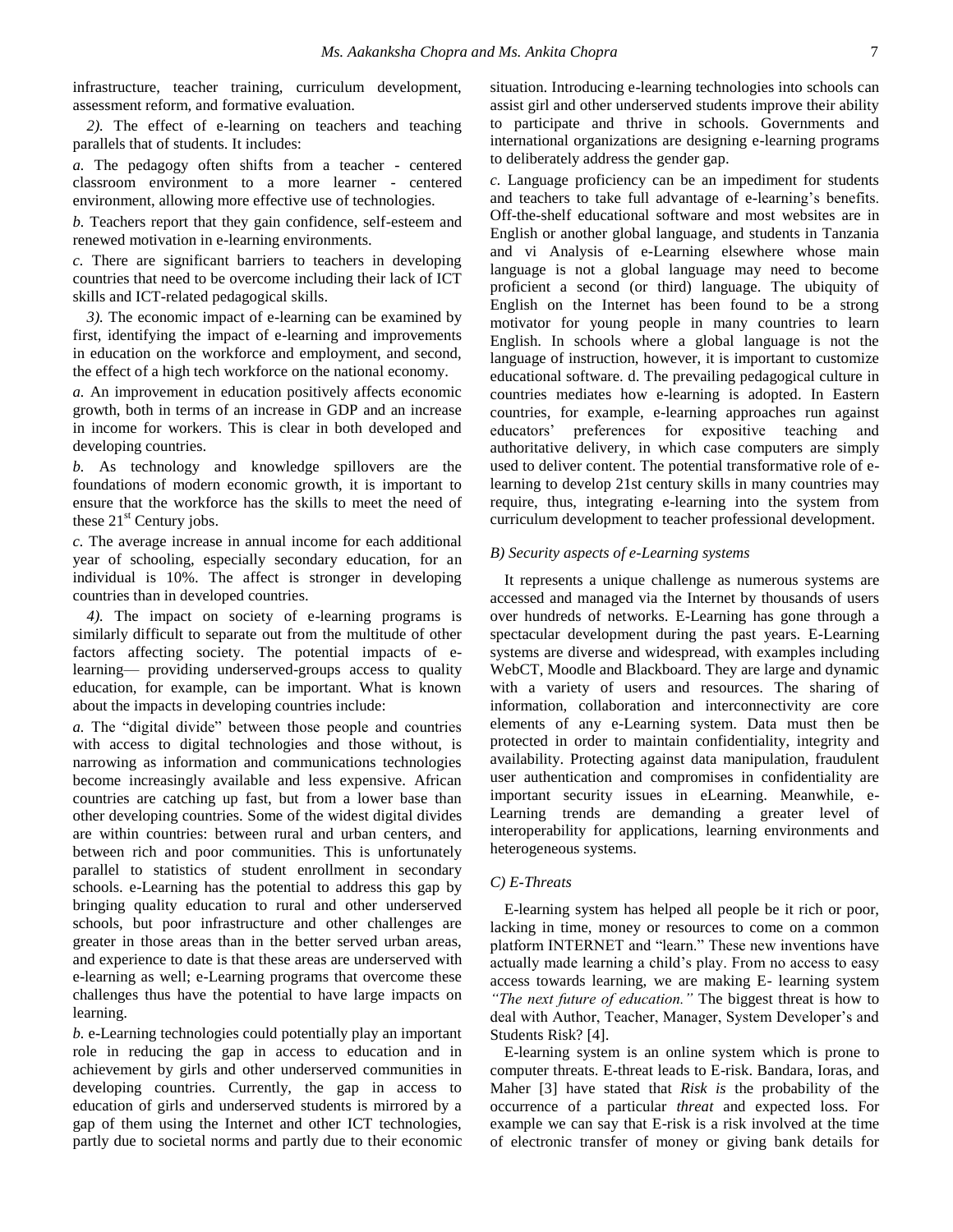online transactions, moreover, threat means predicted vulnerabilities.

Alwi and Fan [1] have explained and reviewed the security issues which may occur in E-learning system. They have broadly categorized various threats. Table 1 describes various security threats and categories of E-Threats.

|  |  | Table 1: Security threats and categories of E-threats |
|--|--|-------------------------------------------------------|
|  |  |                                                       |

| Various Serious threats                                  | Categories of E-threats                                   |  |  |
|----------------------------------------------------------|-----------------------------------------------------------|--|--|
| Worms, macros, denial of service                         | Deliberate software attacks                               |  |  |
| programming<br>Bugs,<br>errors.<br>undetected loopholes  | Technical Software<br><b>failures</b><br>and<br>errors    |  |  |
| Employees mistakes, accidents                            | Acts of human error or failure                            |  |  |
| Unauthorized<br>data<br>access.<br>collection            | Deliberate acts of espionage<br>$\alpha$<br>trespass      |  |  |
| Destruction of information<br>$\alpha$ r<br>system       | Deliberate<br>act of<br>sabotage<br>$\alpha$<br>vandalism |  |  |
| Equipment failure                                        | Technical<br>hardware<br>failures<br>$\alpha$<br>errors   |  |  |
| Illegal confiscation of equipment<br>or information      | Deliberate acts of theft                                  |  |  |
| Privacy, copyright, infringement                         | intellectual<br>Compromises<br>to<br>property             |  |  |
| Power and WAN service issue                              | Quality of service deviations from<br>service providers   |  |  |
| Antiquated<br>out-dated<br><sub>or</sub><br>technologies | Technological obsolescence                                |  |  |
| information<br>for<br><b>Blackmailing</b><br>disclosure  | of<br>information<br>Deliberate<br>acts<br>extortion      |  |  |



Fig. 1: STRIDE Threat Model

Our E-Learning systems are open, distributed, interconnected and most importantly are susceptible. We need to take security measures to foster our E-Learning systems and all the assets. According to [2], Assets are valuable

resources of an organization that needs to be protected. Any loss of the assets is loss to that organization. Assets can be users, servers, services, information networks, documents, goodwill, personal skills etc.

The eminence of the E-Learning system is that learners are able to learn from it in real-time. This system is live and dynamic in nature hence highly vulnerable and sensitive in nature. Today, looking at the information getting ruptured at an extremely high velocity it has become very important to detect all the threats towards the system and rectify them. We need to analyze and identify the amount of upcoming risk in such a way that we should try to reduce the level of risk to an acceptable level; this can be done by *Risk Management Process* [2]. It states that the evaluation of risk on assets, threats and vulnerabilities are done in assessment phase.

Zamzuri, Manaf, Ahmad, and Yuzaimi stated in [7] that assets take services provided by the e-learning system such as learning resources, examination or assessment questions, students' results, user profile, forum contents, students' assignments and announcements in the e-learning system. STRIDE model also known as STRIDE security model is a system developed by MICROSOFT for computer security

threats, see Fig. 1. STRIDE model was given to classifying scheme for characterizing known threats by intruders and malicious users of the system and the information [10].

- *i). Spoofing Identity:* is a method by which user's data is accessed in an unlawful manner and is used against that user for authentication purpose. The information of the user like username, passwords, OTP's is used. Basically, malicious users try to become an authentic user illegally which they are not in reality.
- *ii). Tampering with Data:* Modifying the data viciously. They try to change persistent data that appears in the database. They also fling to alter the data that is flowing between two systems in an open network such as Internet. By doing this they try to swing client-side validations- GET and POST results, HTTP header, cookies etc.
- *iii). Repudiation:* This kind of threat is faced when users deny of transferring a disputed transaction when other parties are not having any proofs of the transfer and lacks in the ability to trace it. Nonrepudiation refers to the ability of a system to counter repudiation threats. For example, a user who purchases an item might have to sign for the item upon receipt. The vendor can then use the signed receipt as evidence that the user did receive the package.
- *iv). Information Disclosure:* Disclosing private details to individuals and systems leads to the leak of information. It gives green signals to intruders to read and access and misuse that file that they were not granted access to. Sometime the intruders also extract this type of information like passwords while two computers are sharing information.
- *v). Denial of Service (DoS):* This type of attack has crossed heights. DoS attacks refute services to authentic users' like- making a webpage temporarily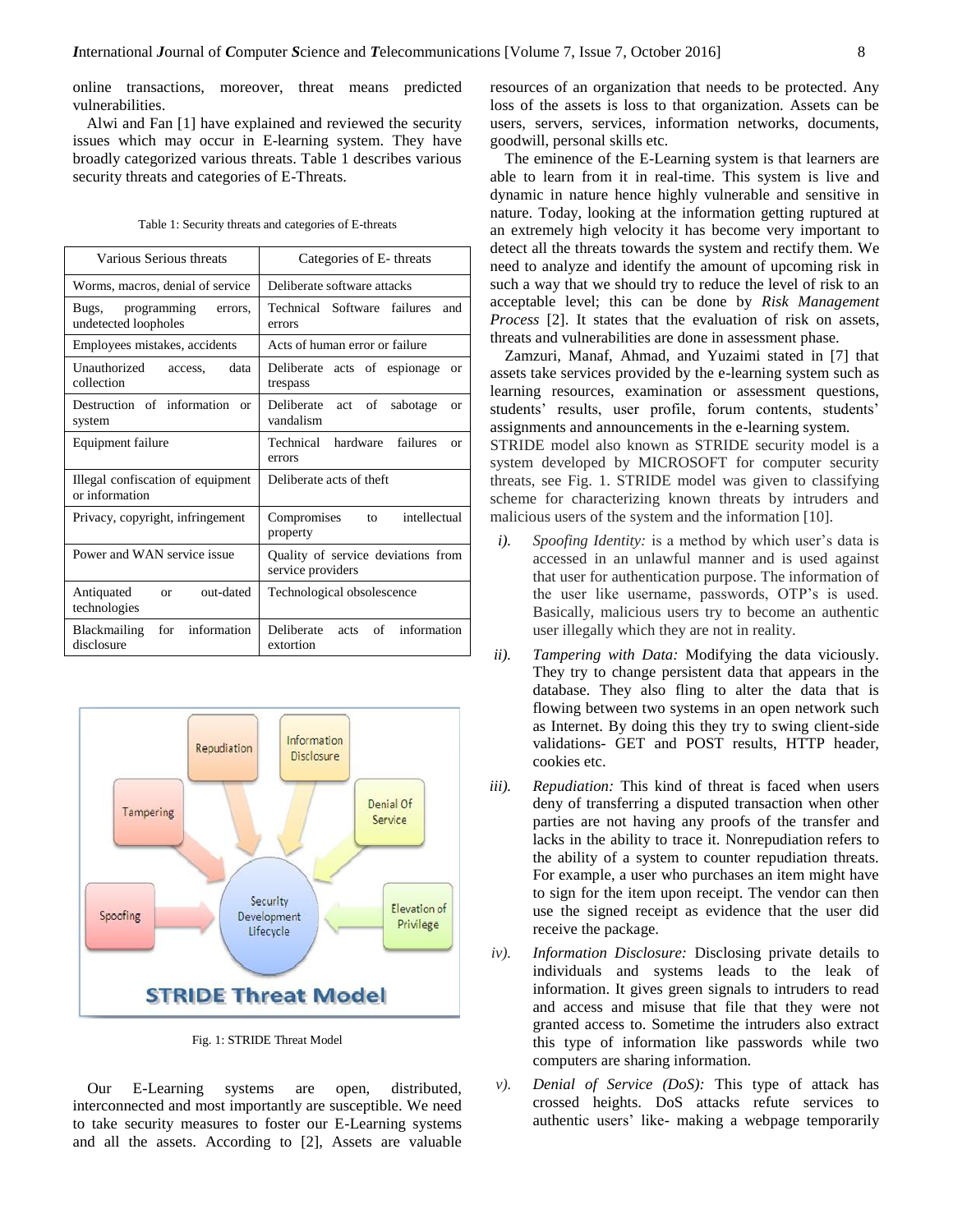unavailable or unusable. This type of attack reduces system availability and reliability to a great extent.

*vi). Elevation of Privilege:* This is one of the most dangerous situations as in this type of threat, an unprivileged user gains privileged access to the system. Thereby they have sufficient access to compromise or destroy the entire system. It includes situations in which an attacker has effectively penetrated all system defences and become part of the trusted system itself.

Zamzuari, Manaf, Yunus, Ahmad in [5] depicted, surveyed and concluded all the six STRIDE components and gave a result as, "Critical level of e-learning services" and "Critical Level of e-learning security components".

## III. E-REMEDIES

E-learning security is the process of preventing and detecting the use of your computer system [6]. In this section, we will be discussing about E-Remedies for all the threats and risk with e-learning system. Following are various techniques or tools that can be used to protect information and system against all the threats.

*i). Controlling Access using Firewalls:* A firewall is a hardware device or software system or group of systems (router, proxy or gateway) designed to permit or deny network transmission based upon the set of security rules and regulations to enforce control between two networks to protect "inside" network from "outside" network. A firewall could also be a hardware device or a software program which might be running on a secured host computer [9]. Firewalls cease unauthorized access in the network from outside. Basically, the fundamental rule is that all the traffic be it from inside or from outside must pass through the firewall. For doing this, all the access to the local network must first be physically blocked, and access should only be given via firewall. After that only Authorized traffic should be allowed to pass through a firewall. The important point here is that our firewall should also be strong enough to deal with such attacks. In reference to Fig. 1 in [8] depicting "Organization of secure firewall based in E-learning systems" sophisticated firewalls can block some incoming traffic but allow E-learning users (admin, teachers, students, authors, systems developers, managers) inside to interact freely from outside interventions. By this *Spoofing identity threat* and *Information* 

*Disclosure threat* of STRIDE model will be reduced.

*ii). Digital Right Management (DRM) on e-learning:* As we all know that E-learning systems are openly accessed systems. The biggest example of e-learning system is MOOCs – Massive Open Online Courses, where all the study material such as static HTML pages, or PDF document, or PowerPoint presentations, question papers, are shareable and freely available. Such freely available data as discussed above (in STRIDE model) can be accessed, changed, modified, copied and used very easily. Such a misuse of data

could be reduced by DRM. DRM makes a system much safer to use for e-learning contents. DRM helps in digitization of data, by providing license agreement and copyright protection.

Hence, by this technique *Tampering of data threat* of STRIDE model will be reduced.

- *iii). Cryptography:* the main purpose of putting so many restrictions is to maintain the confidentiality of user and data so that it is not misused by anyone. Different cryptographic tools and techniques could be used for implementing Security in internet based transactions. There are two major algorithms in cryptography namely- *Secret-key algorithms* and *Public-key algorithms* which includes; encryption decryption techniques, digital signatures, and digital certificates [9]. Hence, *Repudiation threat, Tampering of Data threat* and *Spoofing Identity threat* in STRIDE model could be reduced by this technique of cryptography.
- *iv). Biometric Authentication:* out of all authentication techniques like passwords, usernames, pins, digital signatures, digital certificates etc. The safest is biometric authentication. The students can submit their assignments and papers through better security by biometric systems. The major drawback of this technique is- it is costly. Hence, *Information Disclosure threat* could be reduced by this technique.
- *v). Digital Watermarking:* This technique allows to add hidden copywriter notices, audios, video, image signals so that multimedia database of E-learning system may be protected against unauthorized use [9]. The e-learning data like question papers, study material will be invisible to the intruder hence control over the system will also get difficult, hence resulting in less or no access to the system. Thus, *Elevation of Privilege* threat in STRIDE could be reduced by this technique.

## IV. CONCLUSION

There is no doubt if we say that E-learning is the next future of learning. We are able to understand through this paper what E-learning system is, various E-threats, E-risks, E-remedies. People using the e-learning system for information learning should also get the little alert before sharing their personal data. The researchers, teachers, should keep a check on their data before it gets misuse. Administrators and Managers should keep should try to check the firewalls and Denial of service attacks. Still, there are many hidden threats which could not be detected or rectified yet. The Denial of Service attack in STRIDE model could not be reduced by any of the E-remedies techniques.

### REFERENCES

- [1]. Najwa Hayaati Mohd Alwi, Ip-Shing Fan, "E-Learning and Information Security Management", International Journal of Digital Society, Vol. 1, Issue 2, June 2010.
- [2]. Zainal Fikri Zamzuri, Mazani Manaf, Adnan Ahmad, Yuzaimi Yunus, Book- "Chapter 30- Computer Security Threats Towards the E-Learning System Assets", Software